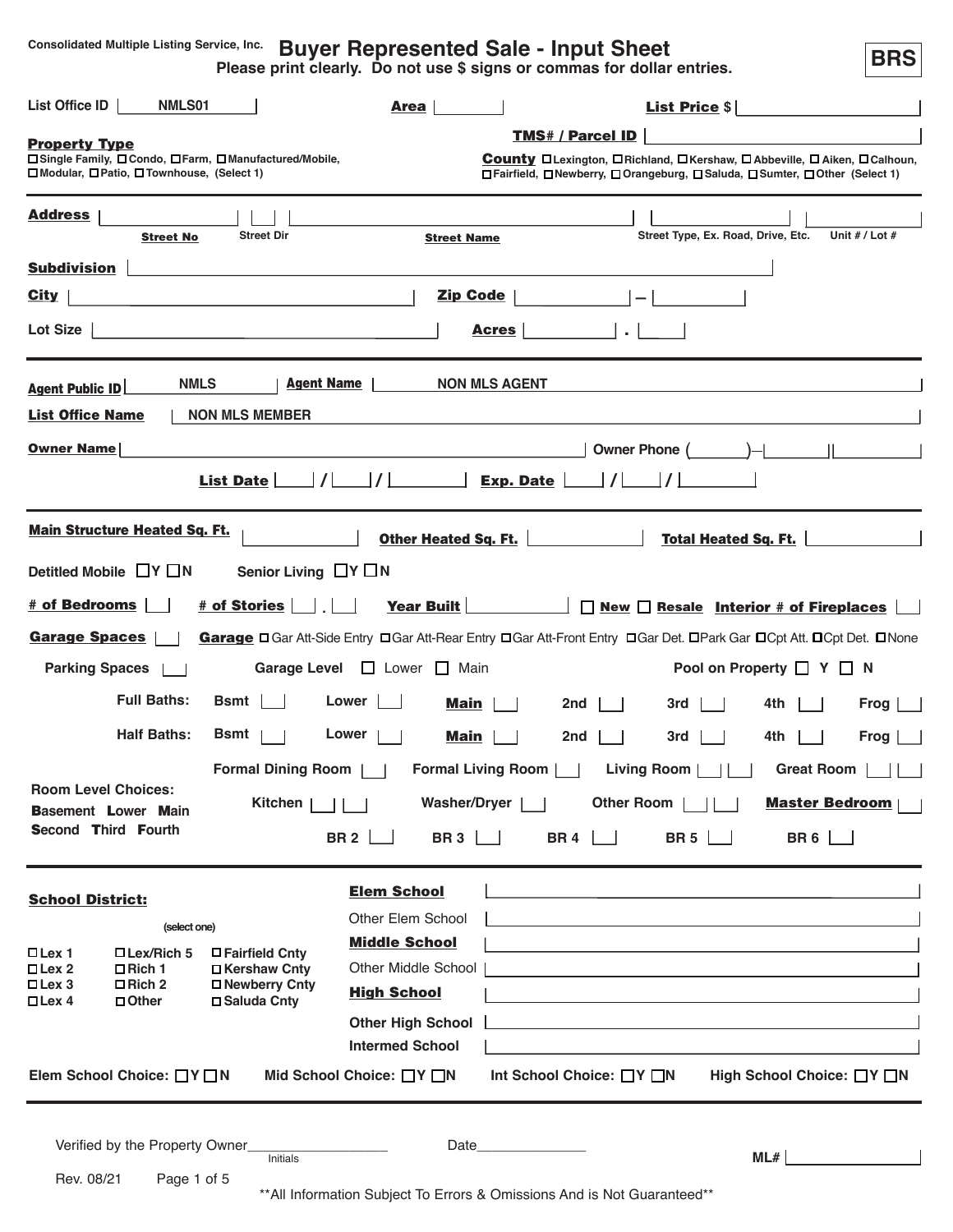| <b>NMLS01</b><br>List Office ID<br><b>Property Address</b> | <b>Consolidated Multiple Listing Service, Inc.</b>    | <b>BRS</b> |
|------------------------------------------------------------|-------------------------------------------------------|------------|
| <b>Assn Fee \$</b><br><b>Water Frontage</b><br>$0 - 9999$  | Assn/Regime Fee Per MO OTRO 6 MO TYRO<br>(select one) |            |
| $HOA \square Y \square N HOA Context Name: \square$        | <b>HOA Contact <math>\#</math>:</b>                   |            |
|                                                            |                                                       |            |

**AGENT REMARKS (NON-PUBLIC)** Attach separate page if necessary. (500 char max)

**DIRECTIONS** Attach separate page if necessary. (300 char max)

Water Frontage Type **D** Common Lake Common Pond

□ Deeded Lake Access<br>□ Ocean Ocean **D** On Lake Monticello On Lake Murray On Lake Wateree **D**<sub>...</sub> Private Pond  $\Box$  River **D**.... River Access View - Cove **D**.... View - Big Water Waterfront Community

□ Creek<br>□ Deede

**House Faces D** East **n** North **D** Northeast **Northwest O** South **D** Southeast **n** Southwest **D** West **Lot Location D** Corner D Cul-de-Sac On Golf Course **n** On Water **Exterior**

Verified by the Property Owner<br>  $\frac{1 \text{pitals}}{1 \text{pitals}}$  Date

**D** Airplane Hangar

Deeded Boat Slip

□ Barn<br>□ Boat Boat Ramp Deck  $\Box$  Dock Dock - Shared<br>D Fireplace Fireplace

 $\Box$ 

# **CHECK ALL THAT APPLY**

#### EXTERIOR

| <b>Style</b> |                 |
|--------------|-----------------|
| O            | Antebellum      |
| п            | <b>Bi-level</b> |

- **D** Bungalow
- □ Cape Cod<br>□ Charleston Charleston
- **D** Colonial
- **D** Contemporary
- **D** Country
- **D**...Craftsman
- □ House-Apt
- $\square$  ... Log
- $\Box$  Other
- $\square$  ... Ranch
- **n** Traditional
- **D** Tri-Level
- □ Victorian<br>□ Williamsk
- Williamsburg

#### Exterior Finish

- **D** Aluminum Asbestos **D** Block **Brick - All Sides (Abv Found)**
- **□** Brick Partial (Abv Found)<br>□ Cedar

Rev. 08/21 Page 2 of 5

- Cedar
- □ Fiber Cement i.e. Hardy Plank<br>□ Log
- □ Log<br>□ Othe
- Other<br>
D Stone Stone
- **D** Stucco Hard Coat
- □ Stucco Synthetic<br>□ Vinyl
- Vinyl
- Wood **D** Wood Fiber i.e. Masonite

# **Foundation**

- Crawl Space<br> **O** Slab
- Slab

| × |
|---|
|   |

- **D** Guest House
- Gutters Full
- Gutters Partial<br> **C** Hot Tub Hot Tub
- **I** Irrigation Well
- **Landscape Lighting**
- **D** Patio
- **D** Pool House
- □ Shed
- $\Box$
- Sprinkler Lake Fed Irrigation
- **D** Stable
- **D** Studio
- **D** Workshop
- Front Porch Covered
- Front Porch Uncovered  $\Box$  Front Porch - Screened
	-
- □ Back Porch Covered<br>□ Back Porch Uncovered
- Back Porch Uncovered Back Porch Screened
- Other Porch Covered
- Other Porch Uncovered
- Other Porch Screened

# **Fencing**

- **D** Around Pool
- Barbed Wire Chain Link
- **D** Front
- 
- $\Box$  Full<br> $\Box$  Hors □ Horse Fence<br>□ Invisible Fenc
- Invisible Fencing
- **Livestock Fence**
- **D** None  $\Box$  Partial
- **D** Privacy Fence
- Rear Only Aluminum
- Rear Only Brick
- Rear Only Chain Link

Initials **ML#**

\*\*All Information Subject To Errors & Omissions And is Not Guaranteed\*\*

- Rear Only Other Rear Only - Vinyl
	-
- Rear Only Wood
- Rear Only Wrought Iron

**n** French Doors<br>**n** Molding Molding □ Recessed Lights<br>□ Wet Bar Wet Bar **Formal Living Room Bay Window D** Ceiling Fan **D** Ceilings – Box □ Ceilings – Cathedral<br>□ Ceilings – High (over Ceilings – High (over 9 feet)

**Floors** – Parquet Floors – Slate  Floors – Tile Floors – Vinyl

Floors – Other

Floors – Luxury Vinyl Plank

□ Ceilings – Tray<br>□ Ceilings – Vault □ Ceilings – Vaulted<br>□ Ceilings – Coffered  $\Box$  Entertainment Center

Ceilings – Coffered

Floors – Hardwood Floors – Laminate Floors – Carpet Floors – Concrete

Floors – Marble Floors – Parquet Floors – Slate Floors – Tile Floors – Vinyl

Floors – Other

Floors – Engineered Hardwood

Floors – Luxury Vinyl Plank

**D** Fireplace **D** French Doors

 $\Box$  $\Box$  $\Box$  $\Box$ 

□ Molding<br>□ Recesse □ Recessed Lights<br>□ Skylight Skylight □ Sunken<br>□ Wetbar Wethar

Wood

#### **Pool Type**

- Above Ground
- $\Pi$  Indoor
- **Inground Gunite**
- Inground Other Inground - Vinyl

## Road Type

- **Dirt**
- **D** Gravel
- **D** Paved
- **n** Private Maintenance

#### **INTERIOR**

#### **Formal Dining Room**

- D Area
- **D** Bay Window
- **D** Built-ins
- **Butler's Pantry**
- **D** Ceiling Fan
- **D** Ceilings Box
- **D** Ceilings Cathedral
- □ Ceilings High (over 9 feet)
- **D** Ceilings Tray
- **D** Ceilings Vaulted
- D Combo **D** Ceilings – Coffered
- **D** Fireplace

 $\Box$  $\Box$  $\Box$ 

- Floors – Hardwood
- Floors – Laminate

Floors – Marble

Floors – Carpet Floors – Concrete

Floors – Engineered Hardwood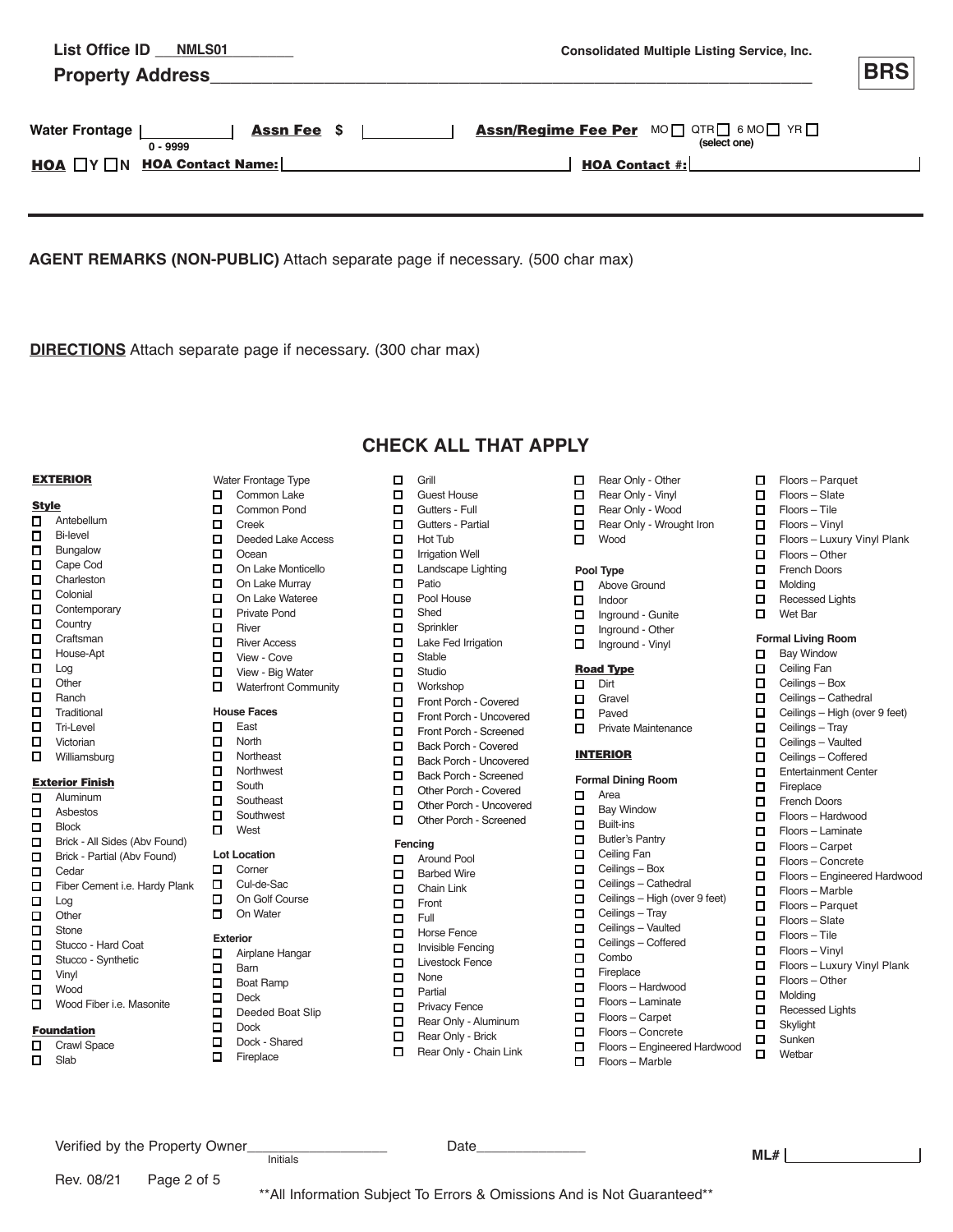# **Property Address**



Floors – Vinyl

  $\Box$  $\Box$ 

Floors – Other

Floors – Luxury Vinyl Plank

# **CHECK ALL THAT APPLY**

|        | <b>Living Room</b>              | □ | Sur                   |
|--------|---------------------------------|---|-----------------------|
| о      | <b>Bay Window</b>               | □ | We                    |
| П      | Beams                           |   |                       |
| П      | <b>Books</b>                    | □ | <b>Kitchen</b><br>Bar |
| О      | Ceiling Fan                     | о |                       |
| О      | Ceilings - Box                  | □ | Bay                   |
| о      | Ceilings - Cathedral            | □ | Ba                    |
| 口      | Ceilings - High (over 9 feet)   | □ | Ba<br>Ba              |
| $\Box$ | Ceilings - Tray                 | о |                       |
| О      | Ceilings - Vaulted              | □ | Cal                   |
| П      | Ceilings - Coffered             | О | Cal<br>Cal            |
| П      | <b>Entertainment Center</b>     | □ | Cal                   |
| П      | Fireplace                       | □ | Cal                   |
| о      | <b>French Doors</b>             | □ | Cal                   |
| о      | Floors - Hardwood               | □ | Cei                   |
| П      | Floors - Laminate               | □ | Co                    |
| □      | Floors - Carpet                 | о | Co                    |
| о      | Floors - Concrete               | □ | Co                    |
| п      | Floors - Engineered Hardwood    | □ | Co                    |
| п      | Floors - Marble                 | □ | Co                    |
| о      | Floors - Parquet                | □ | Co                    |
| О      | Floors - Slate<br>Floors - Tile | □ | Co                    |
| П      |                                 | □ | Co                    |
| П      | Floors - Vinyl                  | о | Co                    |
| о      | Floors - Luxury Vinyl Plank     | □ | Eat                   |
| о      | Floors - Other                  | □ | Fire                  |
| П      | Molding                         | □ | Flo                   |
| п      | Panel                           | о | Flo                   |
| о      | Recessed Lights                 | □ | Flo                   |
| о<br>о | Skylight                        | о | Flo                   |
| о      | Sunken<br>Wetbar                | □ | Flo                   |
|        |                                 | ◻ | Flo                   |
|        | <b>Great Room</b>               | □ | Flo                   |
| □      | Balcony                         | □ | Flo                   |
| о      | <b>Bay Window</b>               | □ | Flo                   |
| п      | <b>Beams</b>                    | ◻ | Flo                   |
| О      | Bookcase                        | □ | Flo                   |
| о      | Ceiling Fan                     | □ | Ga                    |
| о      | Ceilings - Box                  | □ | Isla                  |
| о      | Ceilings - Cathedral            | □ | No                    |
| о      | Ceilings - High (over 9 feet)   | О | Par                   |
| □      | Ceilings - Tray                 | □ | Pre                   |
| о      | Ceilings - Vaulted              | □ | Re                    |

- Entertainment Center  $\Box$  Fireplace  $\Pi$  **French Doors**  $\Box$  Ceilings – Coffered Floors – Hardwood Floors – Laminate Floors – Carpet Floors – Concrete Floors – Engineered Hardwood Floors – Marble Floors – Parquet Floors – Slate Floors – Tile
- Floors Vinyl Floors – Luxury Vinyl Plank
- Floors Other
- **D** Molding

  $\Box$ 

 $\Box$  $\Box$  $\Box$  $\Box$ 

 $\Box$ 

- $\Box$  Recessed Lights
- **D** Skylight

 Bar Bay Window **Backsplash - Granite Backsplash - Other** Backsplash - Tiled Cabinets - Glazed Cabinets - Natural Cabinets - Other Cabinets - Painted Cabinets - Pickle Cabinets - Stained Ceiling Fan **Counter Tops - Concrete** Counter Tops - Formica Counter Tops - Granite Counter Tops - Granite Tile Counter Tops - Other Counter Tops - Quartz **Counter Tops - Solid Surface** Counter Tops - Tile Eat-In Fireplace **Galley**  Island Nook Pantry Prep Sink **Recessed Lights n** Second Kitchen **D** Wetbar Counter Tops - Marble Floors – Hardwood Floors – Laminate Floors – Concrete Floors – Engineered Hardwood Floors – Marble Floors – Parquet Floors – Slate Floors – Tile Floors – Vinyl Floors – Luxury Vinyl Plank Floors – Other

 Sunken Wethar

# **Range**

- Built-In **D** Continuous Clean
- **D** Convection
- **n** Counter Cooktop
- Double Oven
- **D** Free-standing
- **D** Gas  $\Box$  Grill
- **ISland Cooktop**
- **D** Self Clean
- **D** Smooth Surface

### **Equipment**

- **D** Compactor
- Dishwasher
	-
- Dryer **n** Freezer  $\Box$  Icemaker Microwave - Above Stove Microwave - Built-in **O** Microwave - Countertop Microwave - Pull Out **D** Pot Filler Refrigerator Stove Exhaust Vented Ext. □ Tankless H20<br>□ Washer Washer **D** Water Filter Water Softener - Leased Water Softener - Owned **D** Wine Cooler **Laundry** Bath **D** Closet **D** Common **D** Electric **D** Garage **n** Gas **D** Gas Water Heater Electric Water Heater
- **n** Heated Space
- Kitchen
- **n** Mud Room
- **D** None **0** Porch
- **D** Unheated Space
- **D** Utility Room

# **Other Rooms**

- **D** Bonus-Finished
- Bonus-Unfinished Enclosed Garage
- **D** Exercise Room
- □ Sun Room<br>□ FROG (No
- **FROG** (No Closet)
- $\Box$  FROG (With Closet) □ In-Law Suite<br>□ Library
- Library
- **□** Loft<br>□ Med Media Room
- **D** Nursery
- 
- Office<br>
D Other
- □ Other<br>□ Sewir Sewing
- **D** Wine Cellar **D** Workshop

# **Master Bedroom**

- Balcony/Deck
- $\Box$  Bath Jack & Jill  $B$ ath – Private
- 
- □ Bath Shared<br>□ Bay Window **Bay Window**
- □ Bidet<br>□ Built-l
- □ Built-Ins<br>□ Ceiling F
- Ceiling Fan **D** Ceilings – Box
- Disposal **Disposal Ceilings** Cathedral
- □ Ceilings High (over 9 feet) **D** Ceilings – Tray  $\Box$  Ceilings – Vaulted □ Ceilings – Coffered  $\Box$  Closet – His & Her  $\Box$  Closet – Private  $\Box$  Closet – Walk-in Double Vanity Fireplace Floors – Hardwood  Floors – Laminate  $\Box$ Floors – Carpet О Floors – Concrete Ο Floors – Engineered Hardwood  $\Box$ Floors – Marble Floors – Parquet Floors – Slate  $\Box$  Floors – Tile  Floors – Vinyl  Floors – Luxury Vinyl Plank Floors – Other □ French Doors<br>□ Recessed Lig **Recessed Lighting** Separate Shower<br>
Separate Water C Separate Water Closet **D** Sitting Room □ Skylight<br>□ Spa/Mul Spa/Multiple Head Shower **D** Steam Shower  $\Box$  Tub – Garden  $\Box$  Tub – Shower  $\Box$  Tub – Free Standing **D** Whirlpool **2nd Bedroom** Balcony/Deck  $\Box$  Bath – Jack & Jill  $\Box$  Bath – Private  $\Box$  Bath – Shared **D** Bay Window Bidet □ Built-Ins **D** Ceiling Fan **D** Ceilings – Box **D** Ceilings – Cathedral □ Ceilings – High (over 9 feet) □ Ceilings – Tray<br>□ Ceilings – Vaul Ceilings – Vaulted  $\Box$  Ceilings – Coffered  $\Box$  Closet – His & Her  $\Box$  Closet – Private  $\Box$  Closet – Walk-in Double Vanity Fireplace  Floors – Hardwood  Floors – Laminate о Floors – Carpet

**1** French Doors<br>**1** Recessed Light **Recessed Lighting** Separate Shower □ Sitting Room **D** Skylight  $\Box$  Tub – Garden  $\Pi$  Tub – Shower **Tub – Free Standing D** Whirlpool **3rd Bedroom** Balcony/Deck **□** Bath – Jack & Jill<br>■ Bath – Private Bath – Private  $\Box$  Bath – Shared **D** Bay Window Bidet **D** Built-Ins **D** Ceiling Fan **D** Ceilings – Box  $\Box$  Ceilings – Cathedral □ Ceilings – High (over 9 feet) **D** Ceilings – Tray **D** Ceilings – Vaulted **D** Ceilings – Coffered  $\Box$  Closet – His & Her  $\Box$  Closet – Private  $\Box$  Closet – Walk-in Double Vanity  $\Box$ Fireplace  Floors – Hardwood  Floors – Laminate  $\Box$ Floors – Carpet  $\Box$ Floors – Concrete п Floors – Engineered Hardwood Floors – Marble п  Floors – Parquet Floors – Slate  Floors – Tile  Floors – Vinyl  Floors – Luxury Vinyl Plank  $\Box$ Floors – Other  $\Box$  French Doors **1** FROG (Requires Closet)<br>**1** Recessed Lighting **Recessed Lighting**  $\Box$  Separate Shower □ Sitting Room **D** Skylight  $\Box$  Tub – Garden  $\Box$  Tub – Shower  $\Box$  Tub – Free Standing **D** Whirlpool **4th Bedroom** Balcony/Deck  $\Box$  Bath – Jack & Jill<br> $\Box$  Bath – Private  $\Box$  Bath – Private Bath – Shared

- **Bay Window**
- Bidet
- **D** Built-Ins

Verified by the Property Owner\_\_\_\_\_\_\_\_\_\_\_\_\_\_\_\_\_\_ Date\_\_\_\_\_\_\_\_\_\_\_\_\_\_

Initials

Rev. 08/21 Page 3 of 5



Floors – Slate  $\Box$  Floors – Tile

 $\Box$  $\Box$  $\Box$  Floors – Concrete

Floors – Marble Floors – Parquet

Floors – Engineered Hardwood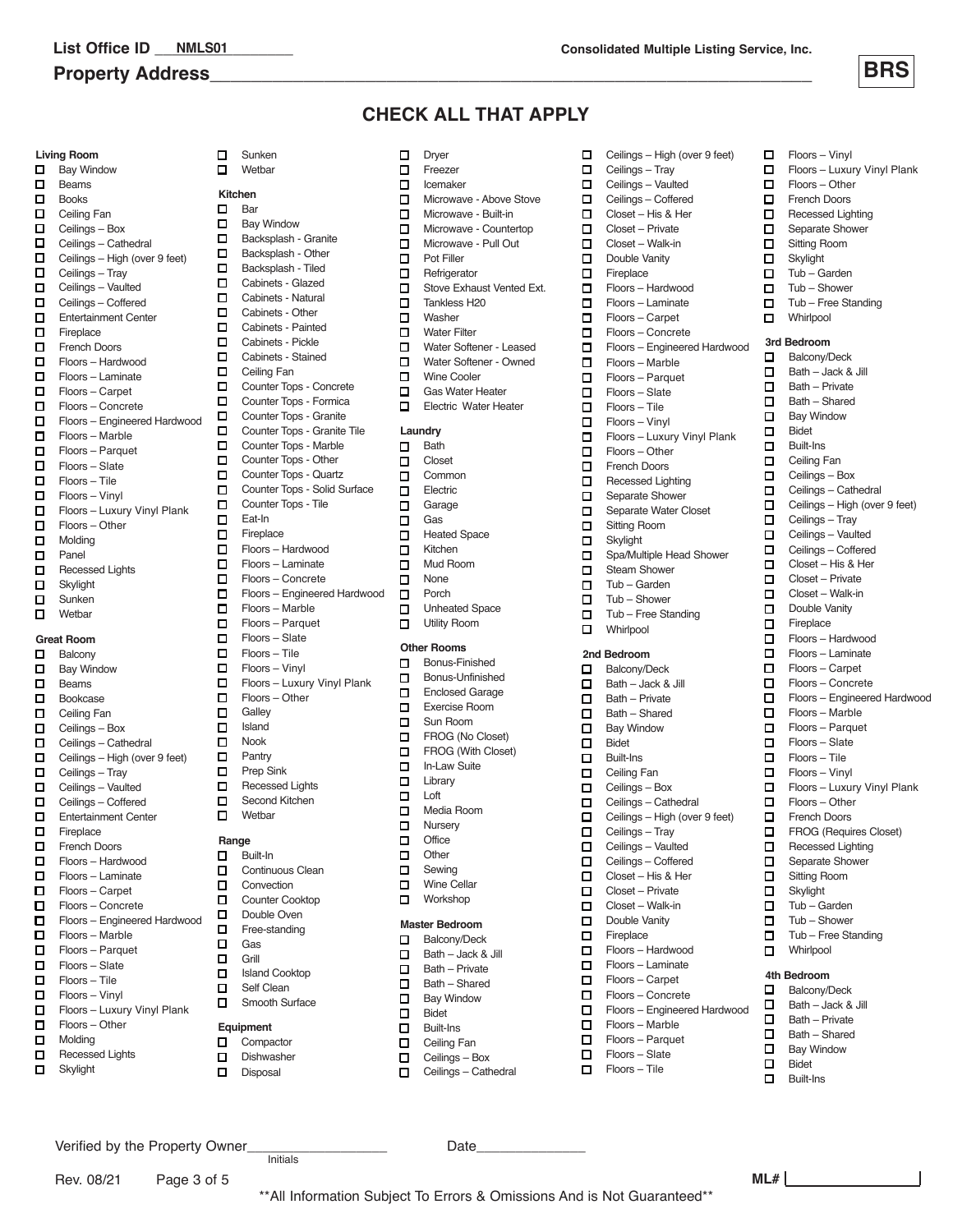# **Property Address\_\_\_\_\_\_\_\_\_\_\_\_\_\_\_\_\_\_\_\_\_\_\_\_\_\_\_\_\_\_\_\_\_\_\_\_\_\_\_\_\_\_\_\_\_\_\_\_\_\_\_\_\_\_\_\_\_\_ BRS**

- □ Ceiling Fan<br>□ Ceilings E Ceilings – Box  $\Box$  Ceilings – Cathedral □ Ceilings – High (over 9 feet)<br>□ Ceilings – Tray Ceilings – Tray **□** Ceilings – Vaulted<br>□ Ceilings – Coffered  $\Box$  Closet – His & Her  $\Box$  Closet – Private  $\Box$  Closet – Walk-in Double Vanity Fireplace  $\Box$  Floors – Hardwood  Floors – Laminate  $\Box$ Floors – Carpet Floors – Concrete  $\Box$ Floors – Engineered Hardwood  $\Box$  $\Box$ Floors – Marble  Floors – Parquet Floors – Slate  Floors – Tile  Floors – Vinyl  Floors – Luxury Vinyl Plank  Floors – Other  $\Box$  French Doors  $\Box$  FROG (Requires Closet) □ Recessed Lighting<br>□ Separate Shower Separate Shower **D** Sitting Room **D** Skylight  $\Box$  Tub – Garden  $\Box$  Tub – Shower  $\Box$  Tub – Free Standing **Nhirlpool 5th Bedroom** Balcony/Deck  $\Box$  Bath – Jack & Jill  $\Box$  Bath – Private<br> $\Box$  Bath – Shared  $\Box$  Bath – Shared<br> $\Box$  Bay Window **Bay Window D** Bidet Built-Ins □ Ceiling Fan<br>□ Ceilings – B Ceilings – Box **D** Ceilings – Cathedral
- □ Ceilings High (over 9 feet)<br>□ Ceilings Tray Ceilings – Tray **D** Ceilings – Vaulted □ Closet – His & Her<br>□ Closet – Private Closet – Private **D** Ceilings – Coffered

Rev. 08/21 Page 4 of 5

- $\Box$  Closet Walk-in
- D Double Vanity<br>D Fireplace Fireplace
- Floors – Hardwood Floors – Laminate
- $\Box$ Floors – Carpet
- $\Box$ Floors – Engineered Hardwood о Floors – Marble  Floors – Parquet Floors – Slate  Floors – Tile  Floors – Vinyl YesCeilings – Coffered Floors – Luxury Vinyl Plank  Floors – Other  $\Pi$  **French Doors**  $\Box$  FROG (Requires Closet)  $\Box$  Recessed Lighting Separate Shower **D** Sitting Room  $\Box$  Skylight  $\Box$  Tub – Garden  $\Box$  Tub – Shower  $\Pi$  Tub – Free Standing **D** Whirlpool **6th Bedroom**<br> **n** Balconv/ Balcony/Deck  $\Box$  Bath – Jack & Jill  $\Box$  Bath – Private  $\Box$  Bath – Shared **D** Bay Window □ Bidet **D** Built-Ins **D** Ceiling Fan **D** Ceilings – Box  $\Box$  Ceilings – Cathedral  $\Box$  Ceilings – High (over 9 feet)  $\Box$  Ceilings – Tray  $\Box$  Ceilings – Vaulted  $\Box$  Ceilings – Coffered  $\Box$  Closet – His & Her  $\Box$  Closet – Private  $\Box$  Closet – Walk-in Double Vanity **D** Fireplace Floors – Hardwood  Floors – Laminate  $\Box$ Floors – Carpet  $\Box$ Floors – Concrete п Floors – Engineered Hardwood о Floors – Marble Floors – Parquet  Floors – Slate  $\Box$ Floors – Tile  $\Box$ Floors – Vinyl  Floors – Luxury Vinyl Plank  Floors – Other  $\Box$  French Doors  $\Box$  FROG (Requires Closet)

Floors – Concrete

 $\Box$ 

Separate Shower **D** Sitting Room

**n** Recessed Lighting

Verified by the Property Owner\_\_\_\_\_\_\_\_\_\_\_\_\_\_\_\_\_\_ Date\_\_\_\_\_\_\_\_\_\_\_\_\_\_

Initials

**D** Skylight

- □ Tub Garden<br>□ Tub Shower Tub – Shower  $\Box$  Tub – Free Standing
- **D** Whirlpool

## **Basement**

- $\Box$  No<br> $\Box$  Yes
- Lower Level
- Finished
- **D** Partially Finished **D** Unfinished

- **Fireplace**<br> **D** Elect Electric
- $\Box$  Freestanding<br> $\Box$  Gas Log Na
- Gas Log Natural  $\Box$  Gas Log – Propane
- □ Insert<br>□ Masor
- □ Masonry<br>□ Wood Bu
- Wood Burning
- **D** Wood Stove

## **Interior**

- **Q** Attic Access Attic Pull Down Access
- **D** Attic Storage
- **D** Bookcase
- **D** Humidifier
- **D** Ceiling Fan О Central Vacuum
- $\Box$ Garage Opener
- **Intercom**
- **D** Sauna
- Security System Leased
- Security System Owned Smoke Detector
- **D** Wetbar

### **Handicap**

- □ Accessible<br>□ Bathroom
- Bathroom
- Doorways (Min. 36")<br>D Elevator Elevator
- □ Kitchen<br>□ Ramp

# Ramp

# **OTHER**

- **Energy**
- Attic Fan
- Goodcents/Rate 01
- **Other**
- **D** Solar
	- Storm Doors<br> **O** Storm Windo
	- Storm Windows<br> **O** Thermopane Thermopane

\*\*All Information Subject To Errors & Omissions And is Not Guaranteed\*\*

#### **Heating Baseboard**

- □ Central<br>□ Electric
- Electric **D** Floor Furnace
- 
- $\Box$  Gas 1st Lvl<br> $\Box$  Gas 2nd Lv Gas 2nd Lvl
- □ Gas Pac<br>□ Heat Pun
- $\Box$  Heat Pump 1st Lvl<br> $\Box$  Heat Pump 2nd Lvl Heat Pump 2nd Lvl
- 
- □ Multiple Units<br>□ None
- $\Box$  None<br> $\Box$  Oil  $\begin{bmatrix} 1 & 0 \\ 1 & 0 \end{bmatrix}$
- **Other**
- **D** Propane
- **O** Solar
- D Space
- Split System<br> **O** Water Source Water Source
- **n** Wood Stove
- □ Zoned

#### Cooling

- $\Box$  Central
- Gas Pac
- $\Box$  Heat Pump 1st Lvl<br> $\Box$  Heat Pump 2nd Lv
- Heat Pump 2nd Lvl
- **D** Multiple Units
- □ None<br>□ Other
- **Other**
- **D** Split System  $\Box$  Wall Unit(s)
- **Nater Source**
- **D** Window Units
- □ Zoned

#### **Green Construction**

- CHiP Home Program
- EarthCraft House
- **Energy Star**
- **Environments For Living**
- **LEED-H**<br>**LEED-H** NAHBGreen Guidelines
- 
- NAHBGreen Standard (TM)<br>■ Other (Specify in Comments Other (Specify in Comments)

# **Water**

- □ Community<br>□ Lake Drawn
- Lake Drawn
- **D** Other
- **D** Public □ Shared
- **D** Well
- Well Public Available

# Sewer

- $\Box$  Community<br> $\Box$  Lett System Lett System
- **n** Other

 $\Box$  Public<br> $\Box$  Septic Septic Septic - Public Available

**Miscellaneous** □ Built-Ins<br>□ Cable Cable Cable TV Available **Community Pool O** Gated Community **Caracter Community D** Horse OK **D** Panic Room  $\Box$  Recreation Facility □ Satellite Dish □ Security Cameras<br>□ Surround Sound V Surround Sound Wiring

**D** Tennis Courts

**Assoc Fee Includes:** Back Yard Maintenance

 $\Box$  Sidewalk Community

 Cable TV Clubhouse

 $\Box$  Green Areas<br> $\Box$  Landscaping □ Landscaping<br>□ Pest Control Pest Control **D** Playground **D** Pool

**n** Sprinkler

**ML#**

**D** Road Maintenance **n** Security **D** Sewer

 $\Box$  Sidewalk Maintenance

Street Light Maintenance  $\Box$  Tennis Courts  $\Box$  Trash **n** Water

**D** Warranty (Home 12-month) **Narranty (New Construction)** Builder Provided

**Common Area Maintenance Community Boat Ramp** Electric Service Exterior Maintenance **Front Yard Maintenance**